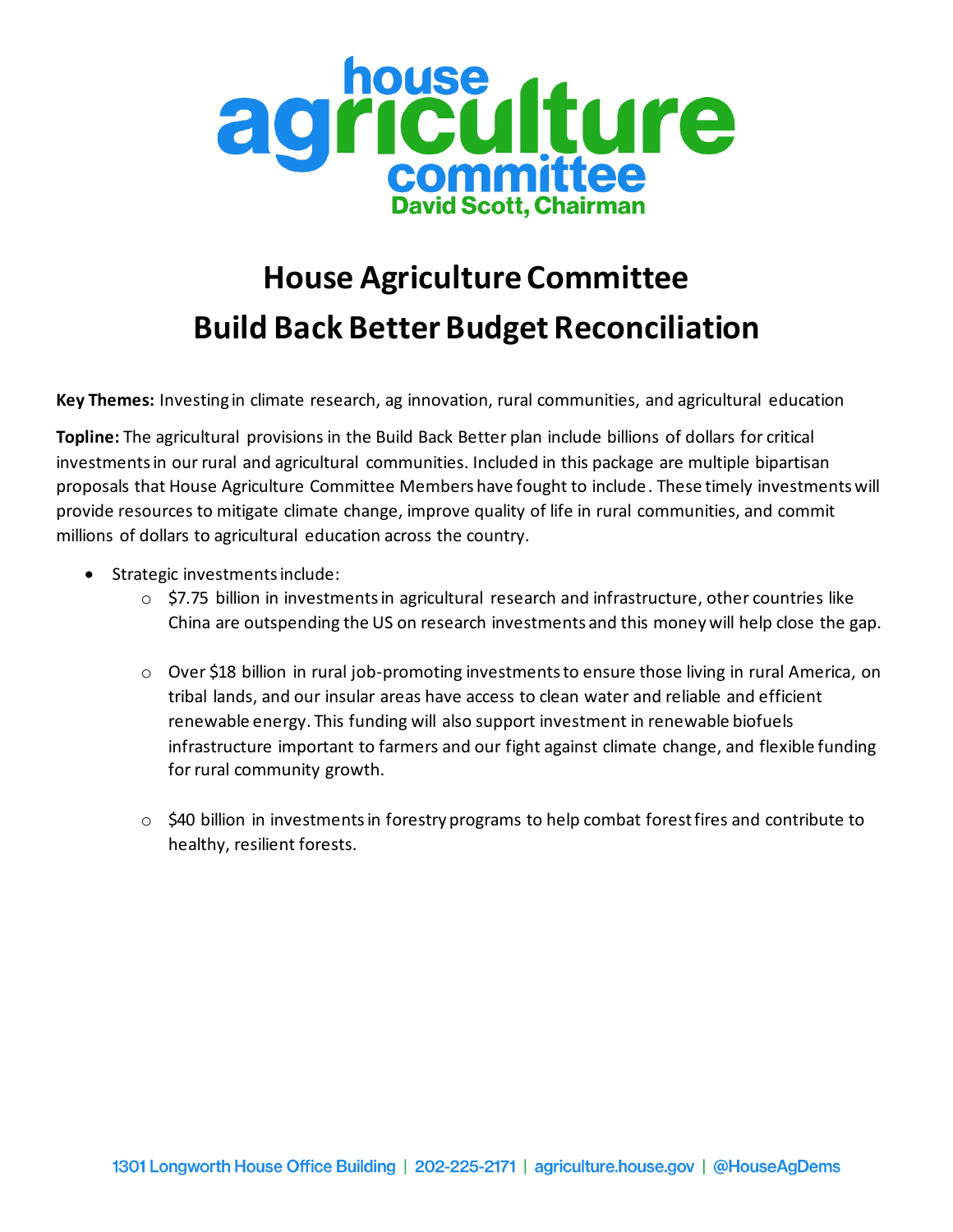## **RESEARCH, EXTENSION, EDUCATION, AND URBAN AG**

**Key themes:** Climate Research, Equity, Competitiveness, Innovation, Food Security

**Topline:** The House Build Back Better plan invests \$7.75 billion in agricultural research to advance the American food and agriculture system's global competitiveness, innovation, infrastructure, food security, equity, and climate change resilience.

| Research, Extension, Education, and Urban Ag Proposal (in billions) |         |
|---------------------------------------------------------------------|---------|
| Research Facilities Act - 27% MSI and insular                       |         |
| areas                                                               | \$3.65  |
| Research Equipment Grants (NIFA)                                    | \$0.1   |
| AGARDA (Agriculture Advanced Research &                             |         |
| Development Authority)                                              | \$0.38  |
| Foundation for Food & Agriculture Research                          |         |
| (FFAR)                                                              | \$0.54  |
| <b>Biomass Research and Development</b>                             | \$0.05  |
| ARS (Agriculture Research Service)                                  |         |
| including funding for Climate Hubs                                  | \$0.25  |
| ERS (Economic Research Service)                                     | \$0.045 |
| NASS (National Agricultural Statistics Service)                     | \$0.04  |
| Office of Chief Economist Climate Office                            | \$0.016 |
| AFRI (Agriculture & Food Research Initiative)                       | \$0.5   |
| SARE (Sustainable Ag Research & Education)                          | \$0.5   |
| <b>Crop Protection/Pest Management</b>                              |         |
| Program/Integrated Management Systems                               | \$0.03  |
| Agriculture Genome to Phenome Initiative                            | \$0.02  |
| OREI (Organic Research & Extension Initiative)                      | \$0.2\$ |
| <b>SCRI (Specialty Crop Research Initiative)</b>                    | \$0.2\$ |
| Additional funds to 1890s Centers of Excellence                     |         |
| to do climate work                                                  | \$0.015 |
| Smith-Lever (Extension)                                             | \$0.6   |
| Extension - 1890s                                                   | \$0.126 |
| Extension - 1994s                                                   | \$0.04  |
| NIFA Urban Ag, Indoor and other Emerging                            |         |
| Agricultural Production (UAIP) Research,                            |         |
| <b>Education &amp; Extension Initiative</b>                         | \$0.065 |
| 1890s Land Grant Institution Scholarship                            | \$0.19  |
| New Beginnings for Tribal Students                                  | \$0.05  |
| Multicultural Scholars Program                                      | \$0.05  |
| <b>UAIP OFFICE</b>                                                  | \$0.124 |
| <b>NASS</b>                                                         | \$0.014 |
| <b>Total</b>                                                        | \$7.75  |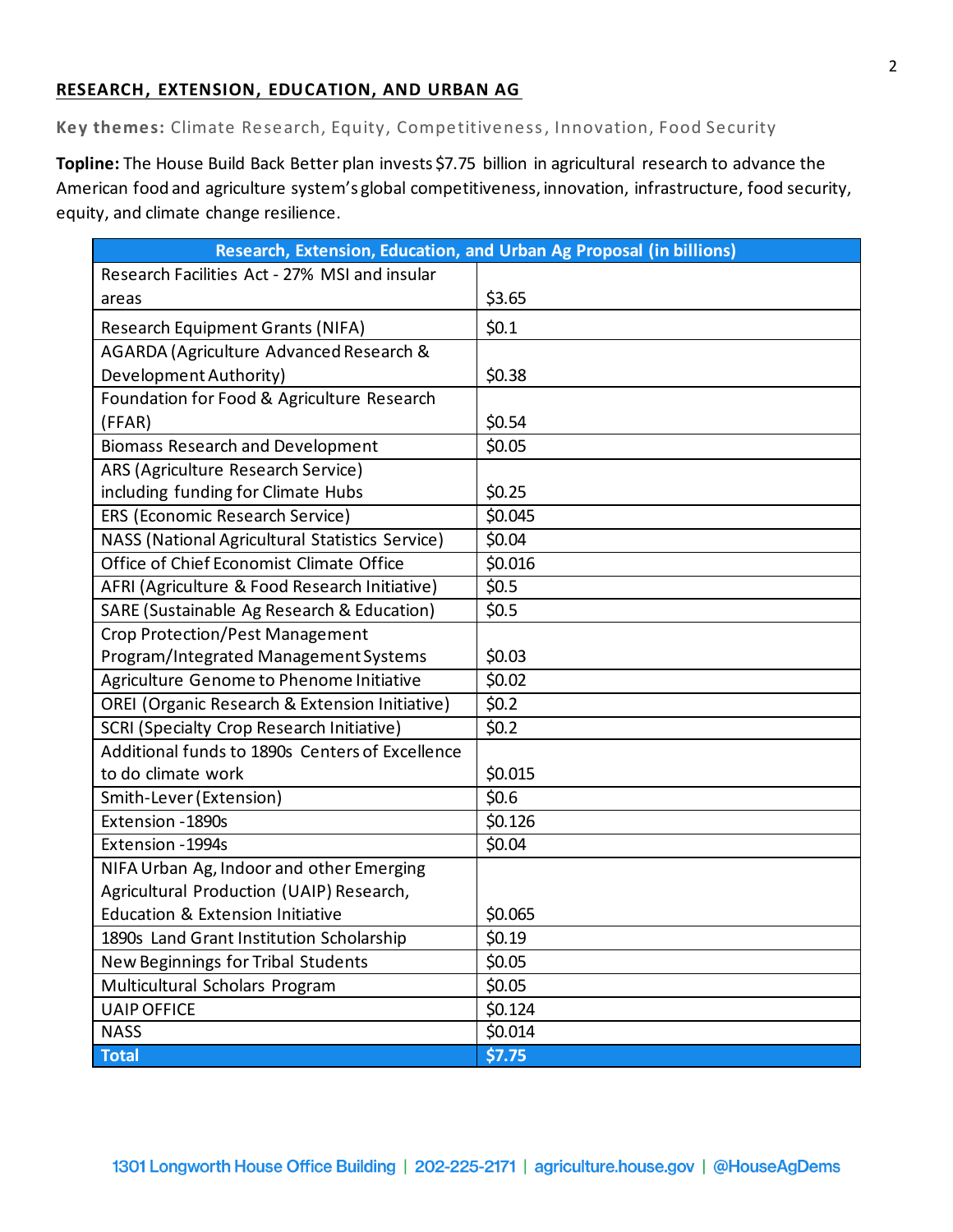- Strategic investments include:
	- o Investment for agricultural research infrastructure and grants to purchase equipment at Land-Grant and other U.S. agricultural universities.
	- $\circ$  More than \$1 billion for Minority Serving Institutions (MSI) to continue developing a pipeline of diverse talent serving the food and agriculture sector and ensure that MSIs have equitable resources to continue delivering competitive research facilities and extension services.
	- o Further investment for 1890s Land-Grant University Scholarships, New Beginning for Tribal Students, and Higher Education Multicultural Scholars Program of nearly \$300 million.
	- $\circ$  Funding for the Foundation for Food and Agriculture (FFAR) to leverage public private partnership and deploy solutions to urgent climate and food security challenges.
	- o Invests in key USDA agencies and programs delivering agricultural innovation and climate research and data, including:
		- \$54 million for the National Agriculture Statistics Service (NASS),
		- \$250 million for the Agricultural Research Service (ARS),
		- \$2.586 billion for the National Institute for Food and Agriculture (NIFA),
		- \$45 million for the Economic Research Service (ERS),
		- \$16 million for the Office of the Chief Economist (OCE), and
		- \$380 million for the Office of the Chief Scientist for Agriculture Advanced Research and Development Authority (AgARDA)
	- $\circ$  Added investment in urban agriculture to enhance the opportunity for urban communities to strengthen their agricultural production, equitable food access, and food waste reduction efforts.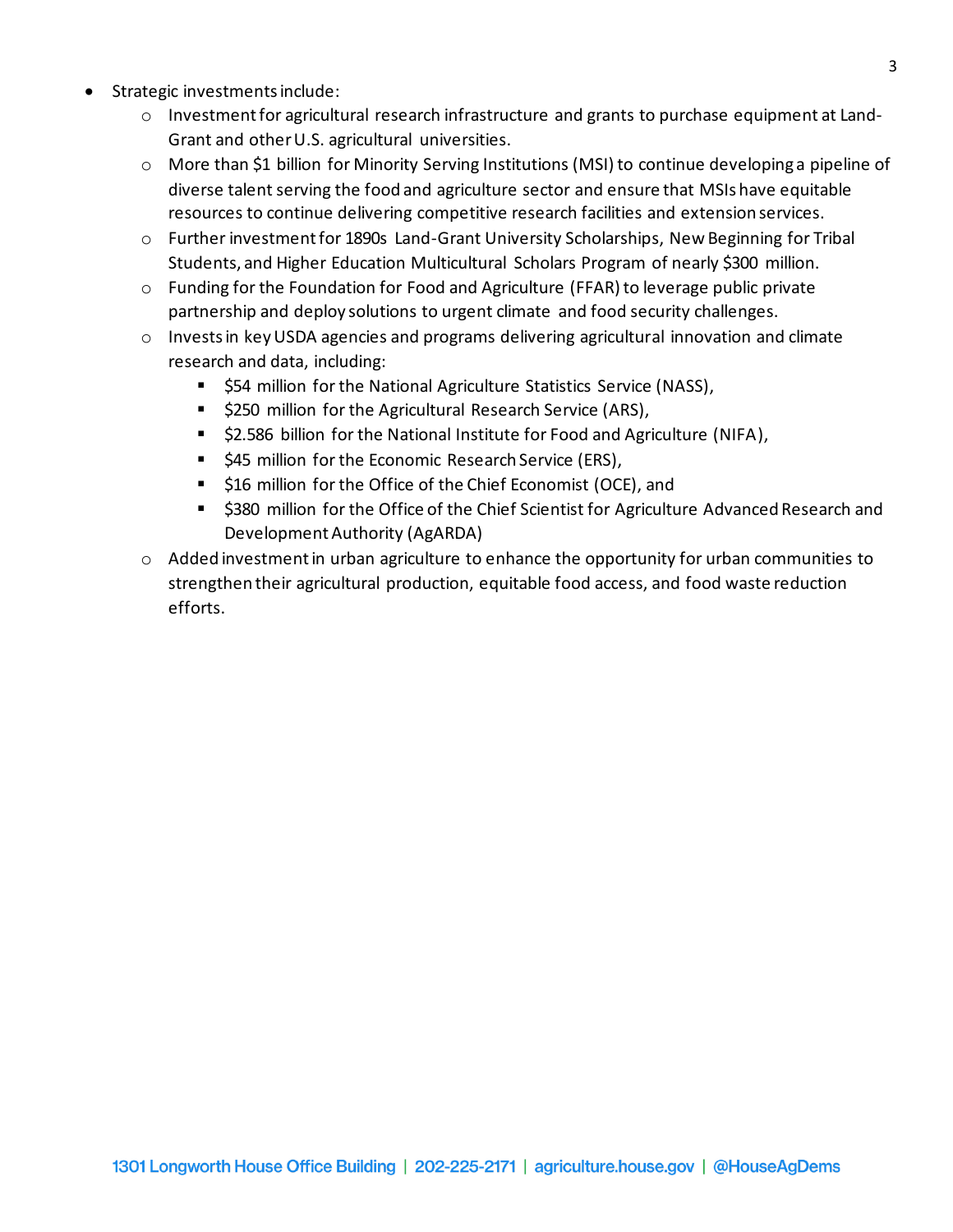## **RURAL DEVELOPMENT/ENERGY/BIOFUELS/BROADBAND**

**Key themes:** Clean and modern water and energy for rural communities

**Topline:** The House Build Back Better plan includes over \$18 billion in investments to help our rural communities modernize their energy and water systems, ensure that residents of rural, tribal, and insular areas are able to thrive in their communities, as well as provide funding to support clean fuels.

| <b>Rural Development Proposal (in Billions)</b> |         |  |
|-------------------------------------------------|---------|--|
| Waste & water grants                            | \$0.43  |  |
| Rural Electrics' Clean Energy Transition        | \$9.7   |  |
| Rural Energy Savings Program                    | \$0.2\$ |  |
| Rural Partnership Program                       | \$3.870 |  |
| <b>Rural Equity Aid Act</b>                     | \$0.39  |  |
| <b>B&amp;I Program</b>                          | \$0.04  |  |
| <b>REAP</b>                                     | \$2.555 |  |
| Biofuels Infrastructure Program                 | \$0.96  |  |
| <b>RD Admin Funding</b>                         | \$0.545 |  |
| <b>Total</b>                                    | \$18.69 |  |

- Strategic investments include:
	- o \$10 billion investment for rural communities and rural electric co-ops to transition to renewable energy practices, providing jobs, as well as a more resilient and efficient energy grid.
	- o Additional funding of \$2.6 billion for the Rural Energy for America Program (REAP) program which provides grants and loans to farmers and small business owners to make energy efficient improvementsfor their operations.
	- $\circ$  Invests in further growth of the biofuels industry by committing \$1 billion to the Biofuels Infrastructure Program which will provide market access for farmers, more affordable and cleaner fuels for consumers.
	- o \$4 billion for the new Rural Partnership Program, which will provide flexible grant funding for rural communities to support job growth, build economic resilience, and aid economic recovery in communities impacted by economic transitions and climate change.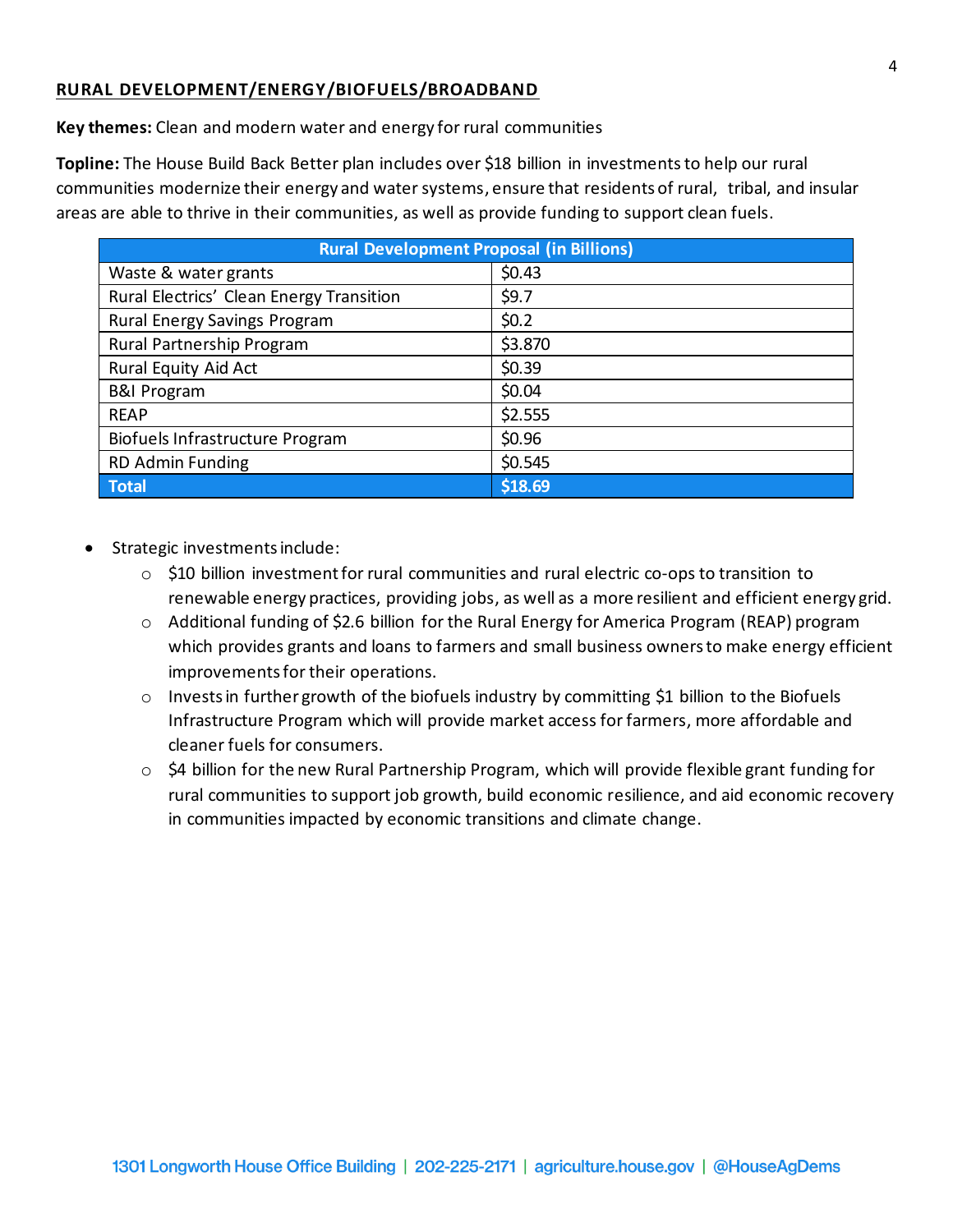## **US FOREST SERVICE INFRASTRUCTURE**

**Key themes**: Wildfire Resilience, Ecosystem Restoration, Watershed Protection, Recreation and Tourism, Wildlife Habitat Improvements, Support for Underserved and Private Forest Landowners and Operators, Forest Service Research, and Climate Change Mitigation

**Topline:** The House Build Back Better plan invests \$40 billion in forestry programs to ensure our public and private lands have the tools they need to address the destructive fire seasons, restore forest ecosystems, improve watershed health, enhance wildlife habitat, and address climate change.

| <b>Forestry Proposal (in Billions)</b>               |                  |
|------------------------------------------------------|------------------|
| Hazardous Fuels Treatments (Within the               |                  |
| Wildland Urban Interface)                            | \$10             |
| Hazardous Fuels Treatments (Outside the              |                  |
| Wildland Urban Interface)                            | \$4              |
| <b>Forest Restoration and Resilience Grants</b>      | \$9              |
| Collaborative Forest Landscape Restoration           |                  |
| Program                                              | \$1              |
| Vegetation Management (Watershed                     |                  |
| Protection)                                          | \$0.5            |
| <b>Vegetation Management</b>                         | \$0.5            |
| Legacy Roads and Trails                              | \$0.45           |
| <b>Forest Service Land Management Planning</b>       |                  |
| and Monitoring                                       | \$0.35           |
| <b>Trail Maintenance</b>                             | $\frac{1}{50.1}$ |
| Capital Improvement and Maintenance                  | \$0.1            |
| <b>NEPA Reviews</b>                                  | \$0.1            |
| <b>Activities to reduce Human-Wildlife Conflicts</b> |                  |
| on National Forest System Lands                      | \$0.05           |
| Inventory of Old and Mature Forests                  | \$0.05           |
| Protection and Recovery of At-Risk Species           | \$0.05           |
| Post Fire Recovery Plans                             | \$0.05           |
| Civilian Conservation Corps (National Forest         |                  |
| System)                                              | \$2.25           |
| Forest Planning, Coordinating, And                   |                  |
| <b>Monitoring Grants</b>                             | \$1              |
| Grants to Aid in The Recovery and                    |                  |
| <b>Rehabilitation Of Burned Areas</b>                | \$0.25           |
| <b>Grants to Expand Outdoor Access and</b>           |                  |
| Promote Tourism on Non-Federal Forested              |                  |
| Land.                                                | \$0.25           |
| State Fire Assistance and Volunteer                  |                  |
| <b>Assistance Programs</b>                           | \$0.25           |
| Implementation of State-Wide Forest                  |                  |
| <b>Resource Strategies</b>                           | \$0.25           |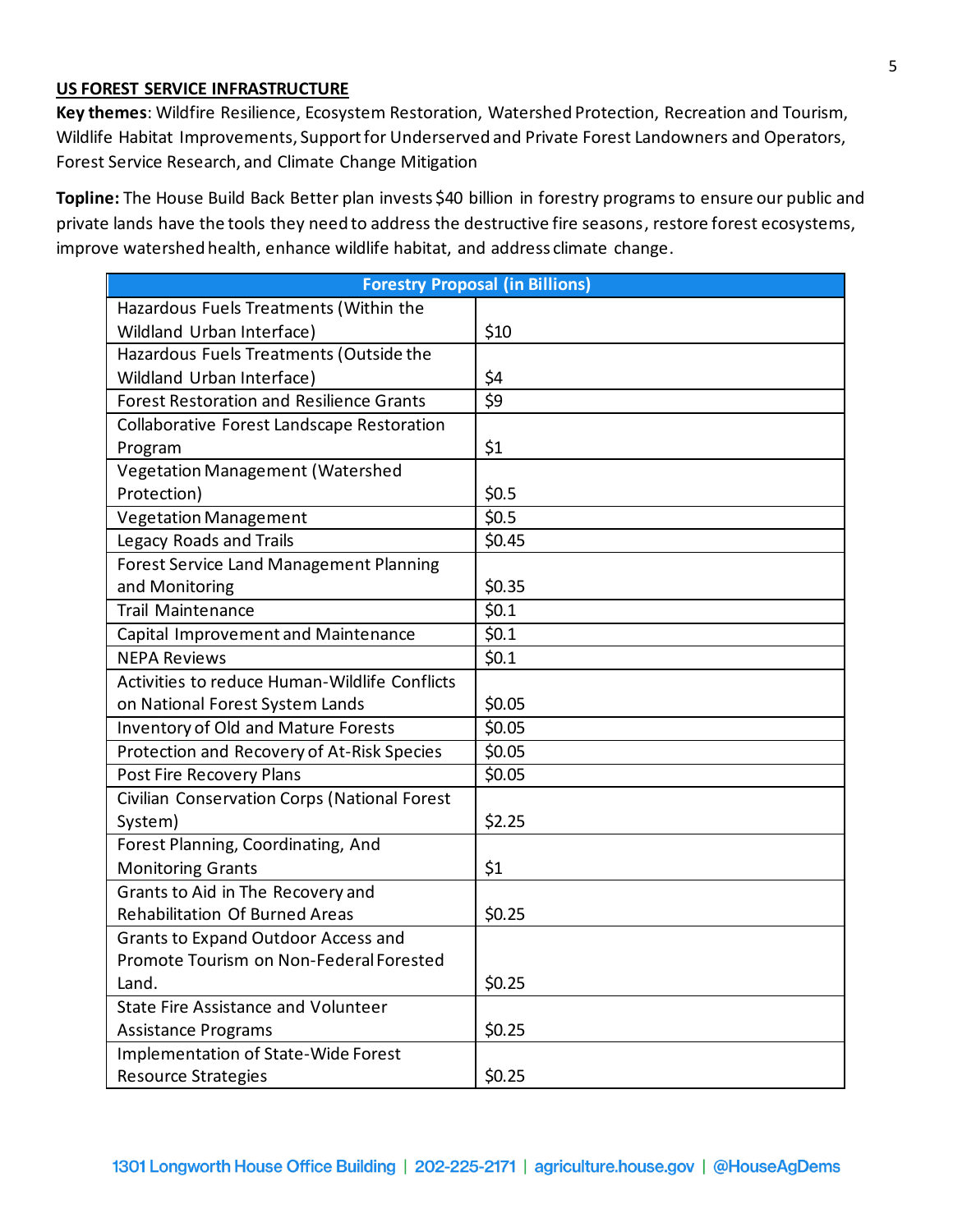| <b>Competitive Grant Program for Underserved</b> |        |
|--------------------------------------------------|--------|
| Foresters to Carry Out Climate Mitigation or     |        |
| <b>Forest Resilience Practices</b>               | \$0.25 |
| Competitive Grant Program for Underserved        |        |
| Foresters to Participate in Emerging Private     |        |
| <b>Markets</b>                                   | \$0.25 |
| <b>Competitive Grant Program for Foresters</b>   |        |
| Owning Less the 2500 Acres of Forestland to      |        |
| Participate in Emerging Private Markets          | \$0.25 |
| Competitive Grant Programs for Payments for      |        |
| Private Landowners for Measurable Increases      |        |
| in Carbon                                        | \$0.5  |
| Healthy Forest Reserve Program                   | \$0.05 |
| Collaborative Partnerships with National         |        |
| Association of University Resources Program      | \$0.05 |
| Activities to Improve Forest Carbon              |        |
| <b>Monitoring Technologies</b>                   | \$0.05 |
| To Develop and Carryout Recommendations          |        |
| Regarding the Current Priorities and Future      |        |
| Needs of The Forest Inventory and Analysis       |        |
| Programs                                         | \$0.1  |
| Technology Enhancements for The Forest           |        |
| <b>Inventory and Analysis Program</b>            | \$0.05 |
| <b>Wood Innovations Grants Program</b>           | \$1    |
| Research Efforts to Increase Carbon Stocks on    |        |
| National Forest System Lands                     | \$0.05 |
| Research on Climate Change and Weather           |        |
| Variability                                      | \$0.05 |
| Research on Climate Adaptation                   | \$0.05 |
| Research to Assess the Quantity of Carbon        |        |
| Sequestration and Storage Accomplished By        |        |
| <b>Different Forest Practices</b>                | \$0.05 |
| Research on Greenhouse Gas Life Cycle            |        |
| Analyses of Domestic Wood Products               | \$0.05 |
| Forest Health Monitoring Program                 | \$0.05 |
| Civilian Climate Corps (State and Private        |        |
| Forestry)                                        | \$2.25 |
| <b>Forest Legacy</b>                             | \$1.25 |
| <b>Urban and Community Forestry Assistance</b>   |        |
| Program                                          | \$3    |
| Community Forest and Open Space Program          | \$0.1  |
| <b>Total</b>                                     | \$40   |